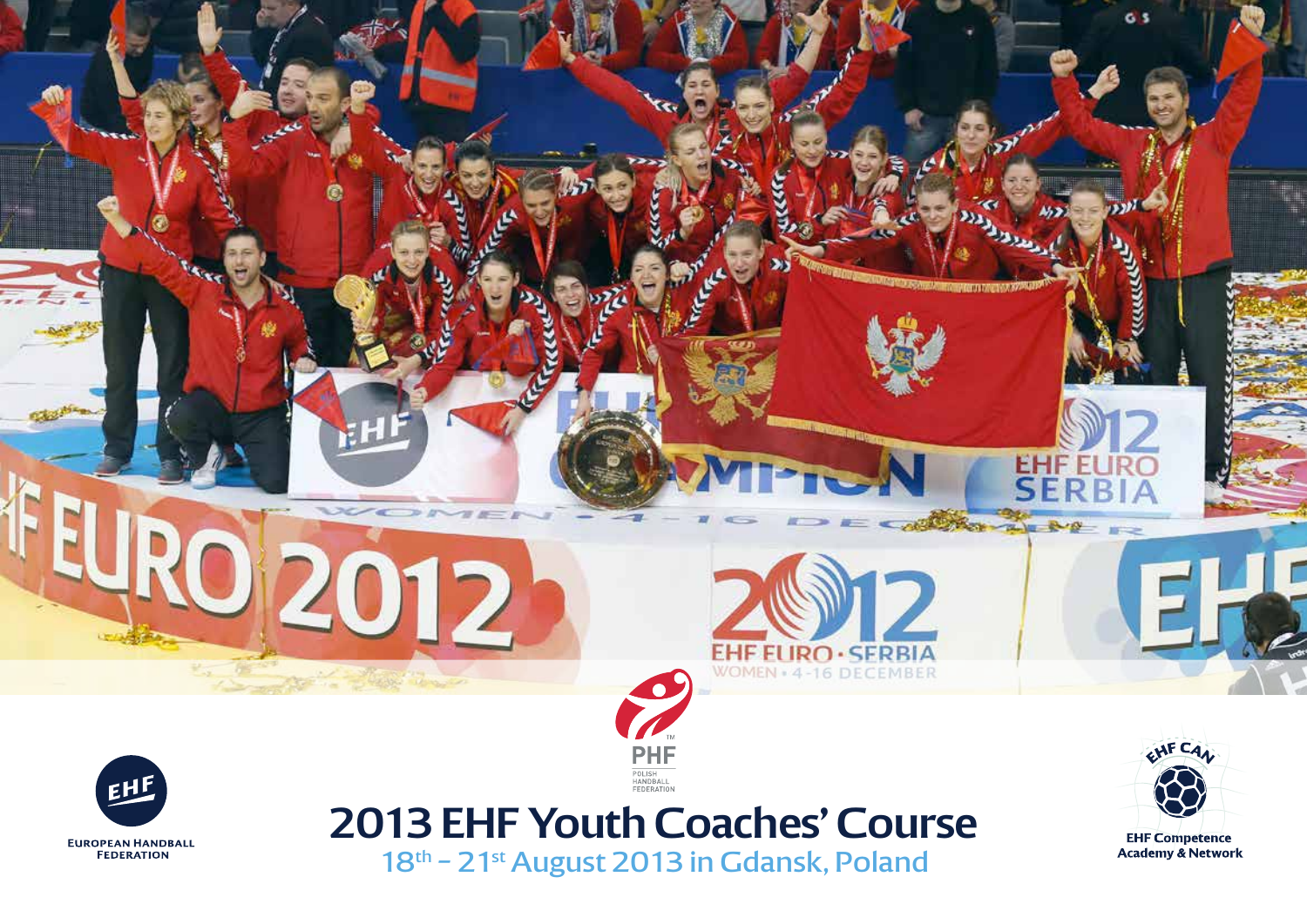## **Hosting City – Gdansk, Poland**

The city has rich sport traditions. In Gdansk in 2002 took place the Men's Junior European Handball Championship. In 2012, Gdansk was selected by UEFA as host venue of the UEFA EURO2012. From upcoming sport events, the Women's 17 European Championship 2013 and 2016 EHF Men's EURO will be also held in Gdansk.

Gdansk

POL

A thousand-year history, a location at the crossroads of important commercial and communication routes, an extensive port and mercantile traditions - all this makes Gdansk a meeting place of many cultures, nationalities and denominations.

The City of Gdansk looks forward to welcoming many guests.

#### **Sights**

Gdansk is a pearl of bourgeois architecture, boasting beautiful houses and a unique market. It is a world of cozy streets and historical churches. These are also perfectly preserved fortifications, ranked among the biggest in Europe, and interesting harbour architecture. Gdansk is an active city for active people. The choice is wide: picturesque cycling and walking paths, kilometres of beaches and one of Poland's largest zoos.

#### **Cuisine of Gdansk**

Gdansk offers a wealth of international cooking with a long-standing tradition and first-rate sen/ ice. Above all, there is a huge variety of cuisines, dishes and places where you can eat. You will find sophisticated cuisine from all the countries of Europe, exotic tastes from the Middle East and Asia and very original old Gdansk cuisine. Everyone, even the most demanding gourmand, will find something to satisfy his palate and wallet. And if you are a vegetarian there are entirely vegetarian bars or restaurants which offer vegetarian courses next to the meat courses.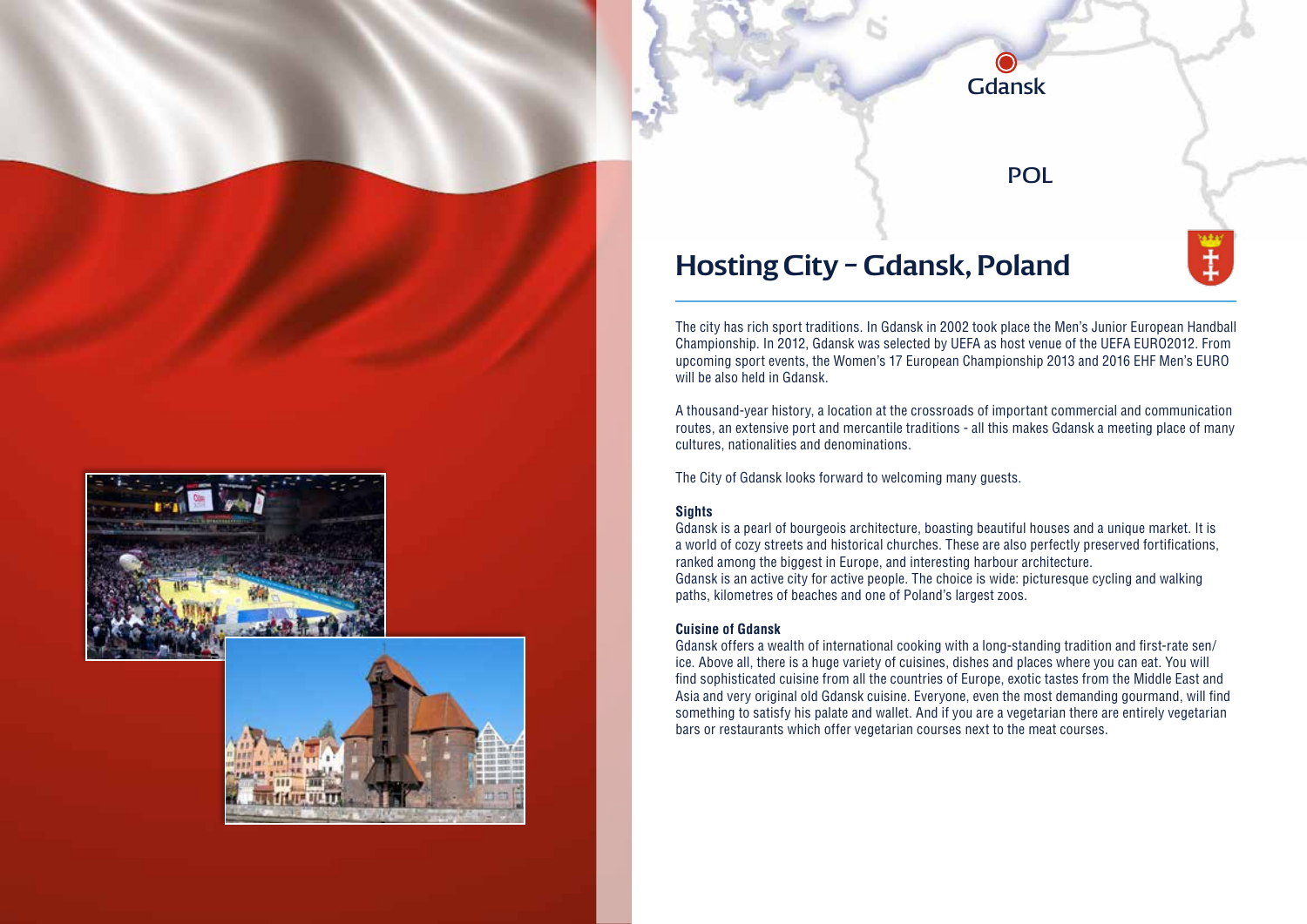

# **EHF Methods Commission**

Education, Further Education and Training are part of the core activities of the EHF Methods Commission (MC). With the aim to inspire handball coaches all over Europe and to exchange knowledge, experience and new ideas, the EHF has been organising various coaching courses since 1996:

#### **Youth Coaches' Courses**

1998: Partille / SWE 1999: Estoril / POR Rotenburg / GER 2001: Luxembourg / LUX 2002: Gdansk / POL 2003: Presov / SVK 2004: Zlin / CZE 2005: Vienna / AUT 2007: Izmir / TUR 2009: Györ / HUN 2010: Bratislava / SVK 2011: Brno / CZE 2012: Hard / AUT

#### **Top Coaches' Seminars**

1996: Paris Bercy / FRA 1998: Bressanone / ITA 2000: Zagreb / CRO 2004: Ljubljana / SLO 2006: Zurich / SUI 2008: Skopje / MKD 2010: Vienna / AUT 2012: Belgrade / SRB

#### **Women's Coaches' Course**

2000: St. Raphael / FRA

#### **Open Master Coach Course**

2012: Belgrade / SRB (1st module) Hard / AUT (2<sup>nd</sup> module) Belgrade / SRB (3rd module)

In the 2013 edition of the EHF Youth Coaches' Course in Gdansk / POL (with the target group of young female players), Youth Coaches from Europe and also from other continents are invited and heartily welcome to see the matches of the 2013 Women's 17 European Championship /POL. We really hope that the programme worked out by the MC and the EHF lecturers will be interesting for you. We look forward to meeting you in Gdansk.

The MC remains with the best regards,

#### **EHF Methods Commission**

**Jerzy Eliasz** / Chairman MC **Sjors Röttger** / Methods and Coaching **Peter Kovacs** / Education and Training **Juan Lorenzo Anton Garcia** / Youth, School and Non-competitive Sports **Pedro Sequeira** / Development **Nina Britt Husebø** / Gender Representative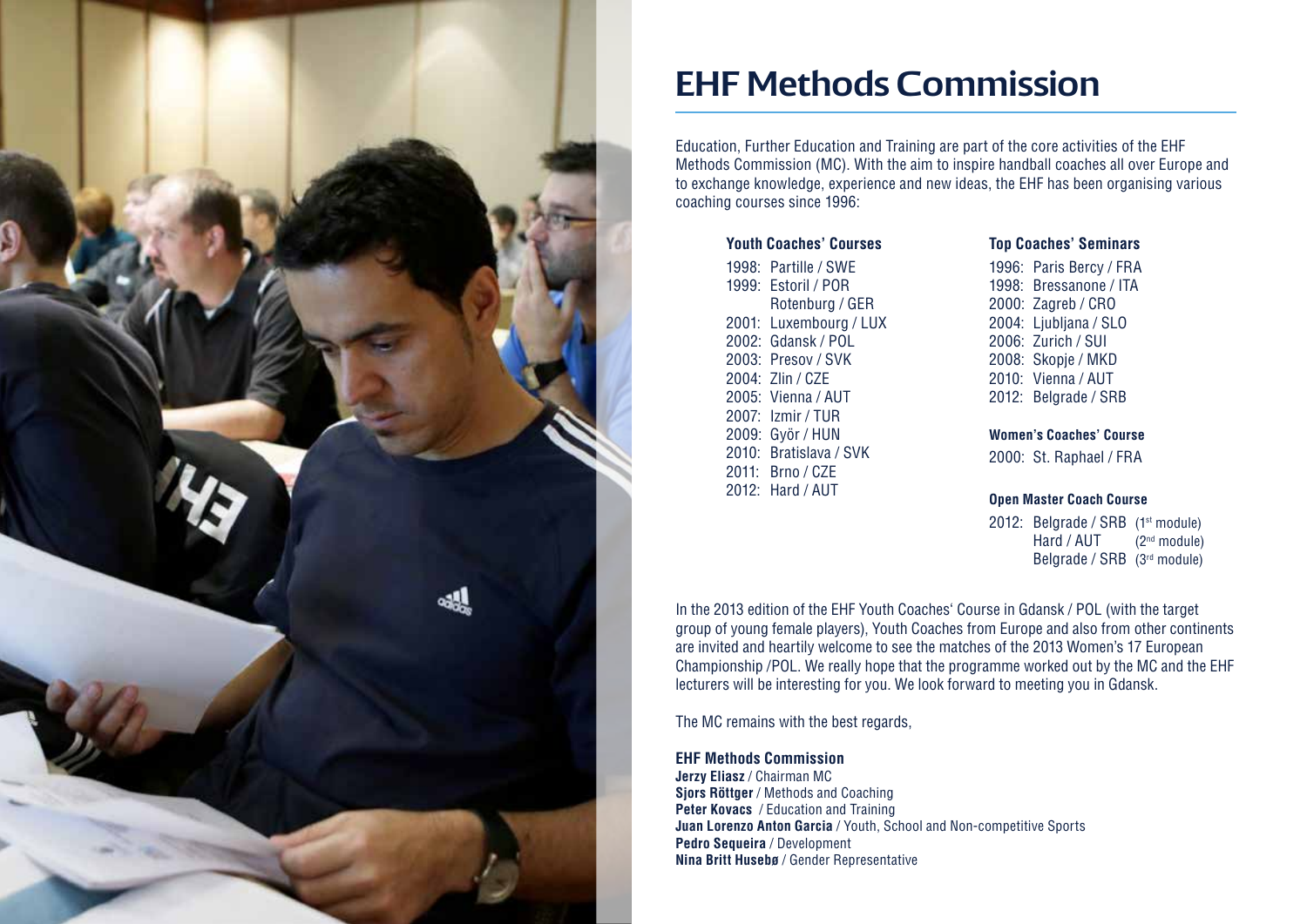

# HF CA **EHF Competence Academy & Network**

# **EHF / EHF Competence Academy & Network (EHF CAN)**

The European Handball Federation (EHF) is the governing body of Handball in Europe! Its 50 Member Federations represent and stand for 50 different kinds of national and international handball know-how. Those individual national handball schools/philosophies shall be made use of by involving experts in order to contribute to the variety of handball education in Europe!

Handball know-how exchange and transfer in Europe shall be fostered as an EHF service for the EHF Member Federations by making use of national and international handball experts as well as external lecturers from sport science, medicine, other sports, economy (marketing, equipment suppliers) and media (press, TV, Internet).

The EHF Competence Academy & Network (EHF CAN) shall be established as an educational service centre for EHF Member Federations with the possibility of granting scholarships in order to minimize or delete financial burdens for them. The same holds good for internal EHF Office management training on the job.

The EHF "CAN" shall be established to develop and deliver sport specific educational and training programmes in order to ensure that coaches, officials, athletes and administrators from all over Europe (and the world) have access to the highest quality education relating to "handball know-how" and competence in e-learning, blended learning, interdisciplinary educational courses of various duration, summer schools or mainstream 2-4 semester courses within the European Education Credit Transfer System (ECTS framework).

The EHF "CAN" shall set-up Business Executive Education programmes for further educating and training sporting administrators, resort managers and event executives in the Handball Event Management Business, e.g. also in event-related courses. The EHF "CAN" shall contain a documentation centre including production of modern teaching aids and media as well as cooperation agreements with research&developing partners, suppliers, universities and testifying institutions.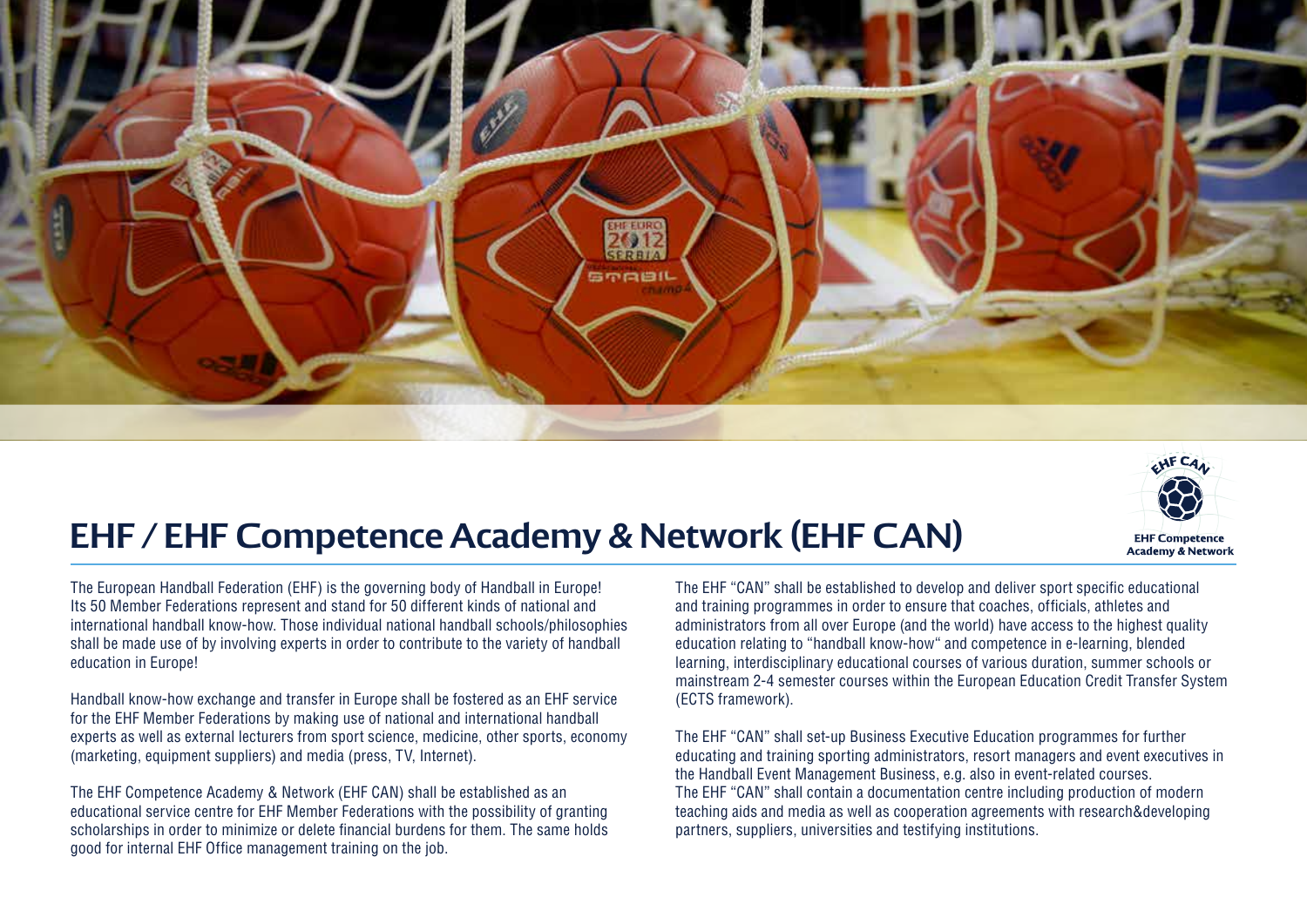

# **Contact Information**

### **Organiser**

**European Handball Federation**  *Contact: Beata Kozlowska* Hoffingergasse 18 A -1120 Vienna AUSTRIA Tel: +43 1 80 151 152 Fax: +43 1 80 151 149 kozlowska@eurohandball.com

### **COURSE Accommodation**

**Nadmorski Hotel \*\*\*\*** Juliana Ejsmonda 2 81-409 Gdynia POLAND Tel: +48 58 677 77 77 hotel@nadmorski.pl www.nadmorski.pl

### **CO-Organiser**

**Zwiazek Piłki Recznej w Polsce** *Contact: Lukasz Monikowski* Pulawska 300 02-819 Warszawa POLAND Tel: +48 662 242 714 Fax: +48 22 892 90 11 monikowski@zprp.org.pl

### **COURSE VENUE**

**University of Physical Education and Sport in Gdansk** *Contact: Marek Zabczynski*  Kazimierza Gorskiego 1 80- 336 Gdansk POLAND Tel: +48 603 766 393 Fax: +48 58 554 17 92 marzab@awf.gda.pl

# **Sport Event**

**2013 Women's 17 European Championship** 15th – 25th August 2013 in Poland

**Friday 23<sup>th</sup> August 2013 Sunday 25<sup>th</sup> August 2013**<br>**Semi Finals / Gdansk Bronze medal game & Fin** 

Bronze medal game & Final / Gdansk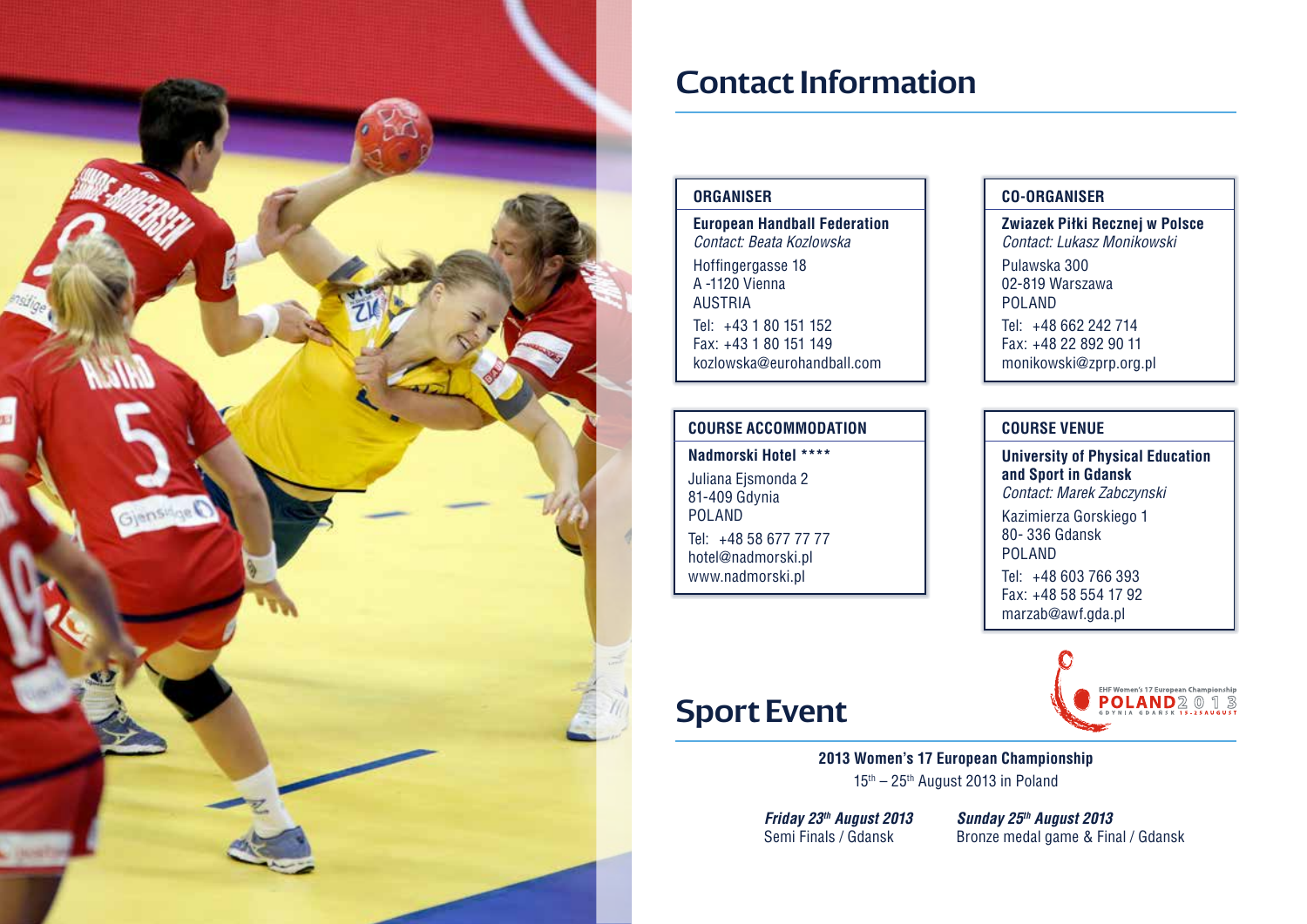

# **Course Basics**

| Course fee:            | € 180                                                                                                                                                                                                            |
|------------------------|------------------------------------------------------------------------------------------------------------------------------------------------------------------------------------------------------------------|
| Tickets:               | Included in the course fee                                                                                                                                                                                       |
| Course fee includes:   | Course participation and documents.                                                                                                                                                                              |
|                        | Course documentation on CD ROM / DVD (to be completed by<br>EHF and sent out after the seminar).                                                                                                                 |
| Travel:                | The participants have to organise their travel and to pay the travel<br>expenses themselves                                                                                                                      |
| Course language:       | English                                                                                                                                                                                                          |
| Main lecturers:        | Wojciech Nowinski / POL<br>Monique Tijsterman / NED<br>Martin Tuma / CZE                                                                                                                                         |
| Main Topic:            | Theoretical and practical aspects of youth womens's handball                                                                                                                                                     |
| Registration:          | Zwiazek Piłki Recznej w Polsce (ZPRP)<br>Fax: +48-22-892 90 11                                                                                                                                                   |
|                        | E-mail: monikowski@zprp.org.pl                                                                                                                                                                                   |
| Registration deadline: | 30.4.2013                                                                                                                                                                                                        |
| Hotel price:           | • Single room (breakfast included): € 90 per person/day<br>• Double room (breakfast included): $\epsilon$ 75 per person/day<br>• Additional costs for full board (Lunch, Dinner, Coffee):<br>€ 30 per person/day |
| Payment mode:          | Your registration will be confirmed by ZPRP. The course fee<br>has to be paid with the registration, accommodation cost upon<br>arrival. (See item "Hotel price")                                                |
| Bank Account details:  | DZ Bank Polska<br>Address: Plac Pilsudskiego 3 00-078 Warszawa<br>Bank Account: 40 1740 0006 0000 3000 0044 5700<br><b>SWIFT / BIC: GENOPLPW</b><br>Note: 2013 EHF Youth Coaches' Course                         |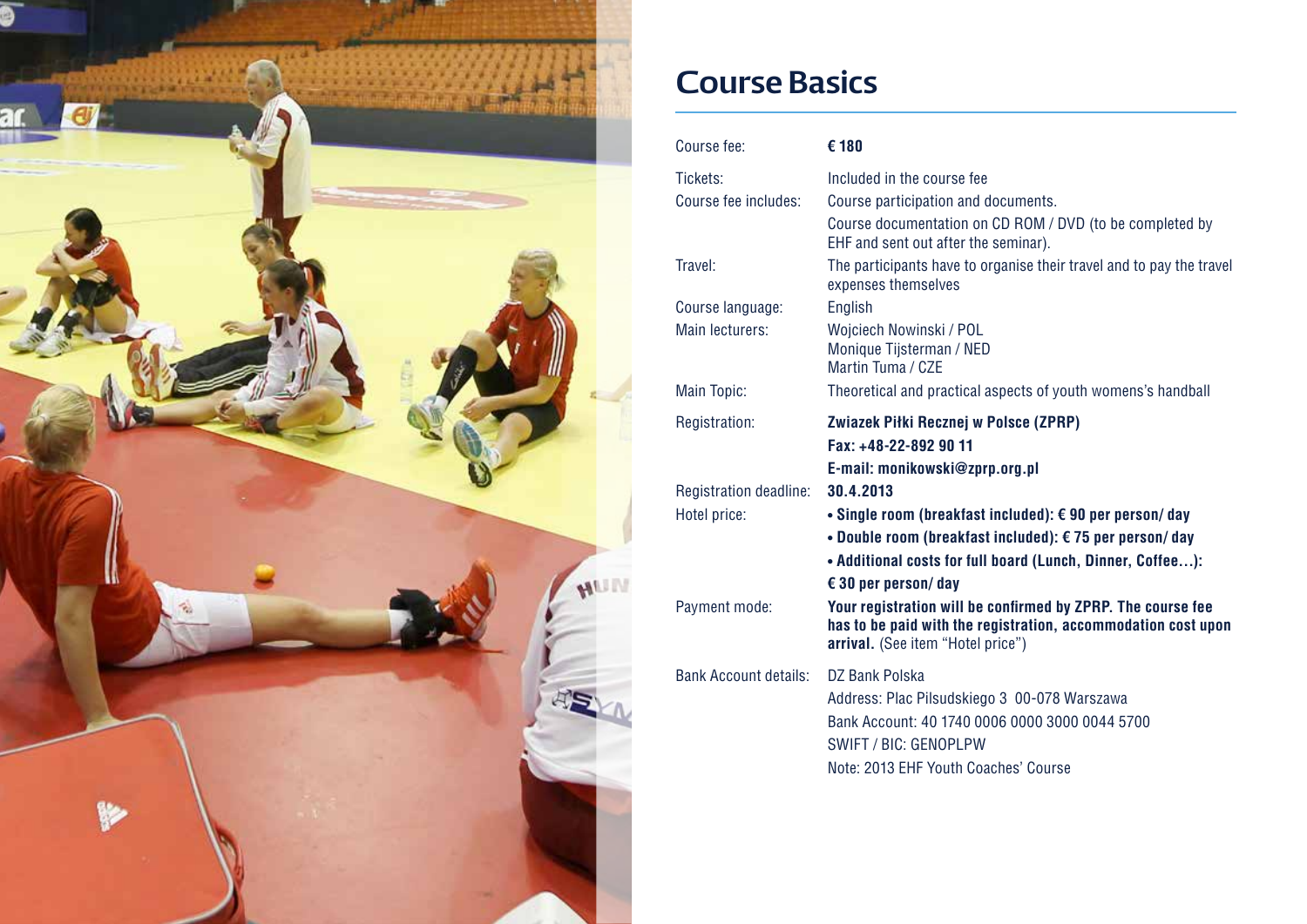## **Presenters**



EHF Methods Commission Chairman EHF Executive Committee Member **Jerzy Eliasz** POL



EHF Lecturer **Monique Tijsterman**  NED



**Helmut Höritsch**  EHF

EHF Office Staff Member EHF CAN Coordinator Business Group Education/ Development



EHF Lecturer Faculty Lecturer **Wojciech Nowinski**  POL<sup>1</sup>



EHF Lecturer **Master Coach** Faculty Teacher **Martin Tuma CZE** 



**Beata Kozlowska**  EHF

Course administration Business Group Education/ Development

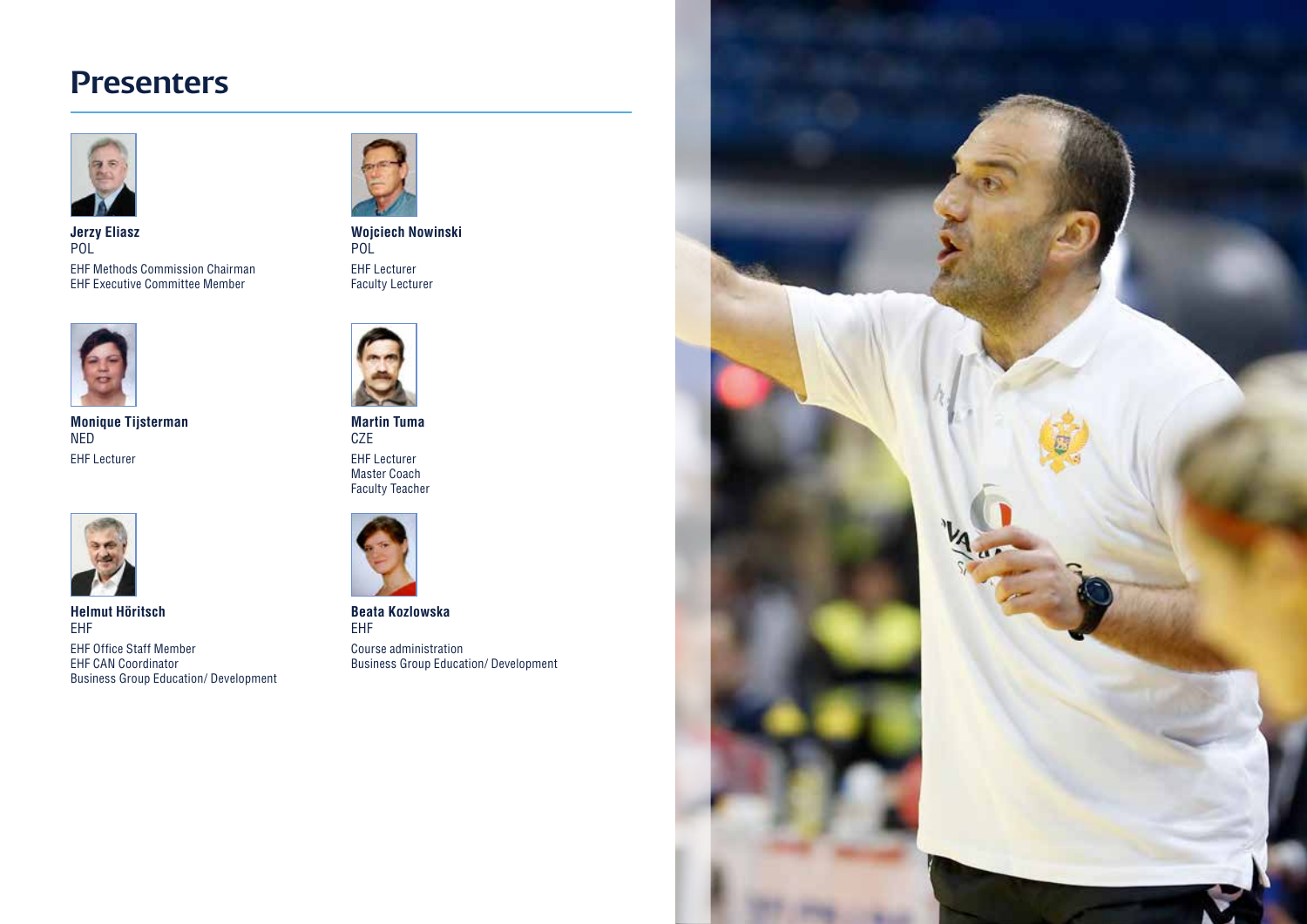

# **Seminar Schedule**

| <b>Saturday</b><br>17.8.13 | $15.00 - 17.00$<br>17.00 - 18.30<br>19.00                                                                                                                                               | Indiv. Arrival / Check-In / Accreditation<br>Leaders' meeting - course organisation<br>Dinner                                                                                                                                                                                                                                                                                                  |
|----------------------------|-----------------------------------------------------------------------------------------------------------------------------------------------------------------------------------------|------------------------------------------------------------------------------------------------------------------------------------------------------------------------------------------------------------------------------------------------------------------------------------------------------------------------------------------------------------------------------------------------|
| <b>Sunday</b><br>18.8.13   | $08.00 - 09.00$<br>$09.00 - 09.30$<br>$09.30 - 10.30$<br>$10.30 - 11.00$<br>$11.00 - 12.00$<br>12.30<br>$14.00 - 15.15$<br>$15.30 - 16.45$<br>17.00 - 18.30<br>$19.00 - 20.30$<br>20.30 | Arrival, Accreditation<br>Opening<br>Women's (Youth) handball out of a clear handball vision (e.g. NED 'Oranje plan')<br>Coffee Break<br>Which (educational) steps / pedagogical tools shall be made during female youth training?<br>Lunch<br>Passes and shots in groups with tactical content<br>Shot teams training and the goalkeeper training<br>W17 ECh B1:B2<br>W17 ECh B3:B4<br>Dinner |
| <b>Monday</b><br>19.8.13   | $09.00 - 10.15$<br>$10.15 - 10.45$<br>$10.45 - 12.00$<br>12.30<br>$14.00 - 15.15$<br>$15.15 - 15.45$<br>$15.45 - 16.30$<br>$16.45 - 18.00$<br>19.00                                     | Wing play- technical/tactical exercises<br>Coffee break<br>Pivot play-technical/tactical exercises<br>Lunch<br>Passes, shots and running (body) feinting<br>Coffee break<br>Physical training for young female goalkeepers<br>Specific technical/tactical training for young female goalkeepers<br><b>Dinner</b>                                                                               |
| <b>Tuesday</b><br>20.8.13  | $09.00 - 10.00$<br>$10.00 - 10.15$<br>$10.15 - 11.15$<br>$11.15 - 12:15$<br>12.30<br>$14.00 - 15.15$<br>$15.30 - 16.45$<br>17.00 - 18.30<br>$19.00 - 20.30$<br>20.30                    | The philosophy of 6:0 and 5:1 defence system during the game<br>Coffee break<br>Coaching and Refereeing<br>Attack with crosses and position changes<br>Lunch<br>Individual, group and team fast break and turn back<br>Ball steals in defence- individual and group exercise<br>W17 ECh 2A:2B<br>W17 ECh 1A:1B<br>Dinner                                                                       |
| Wednesday<br>21.8.13       | $09.00 - 10.15$<br>$10.15 - 10.45$<br>$10.45 - 12.00$<br>12.15<br>13.30 - 14.30<br>$14.30 - 15.30$<br>$13.30 - 15.45$<br>$15.45 - 16.30$<br>17.00 - 18.30<br>$19.00 - 20.30$<br>20.30   | Group and team attack in man advantage<br>Coffee break<br>Group and team defence im man disadvantage<br>Lunch<br>European Championship-Analysis<br><b>EHF Coaching Licensing System</b><br>Coffee break<br>Closing<br>W17 ECh 2B:1A<br>W17 ECh 1B:2A<br>Dinner                                                                                                                                 |
| <b>Thursday</b><br>22.8.13 |                                                                                                                                                                                         | Individual departure                                                                                                                                                                                                                                                                                                                                                                           |